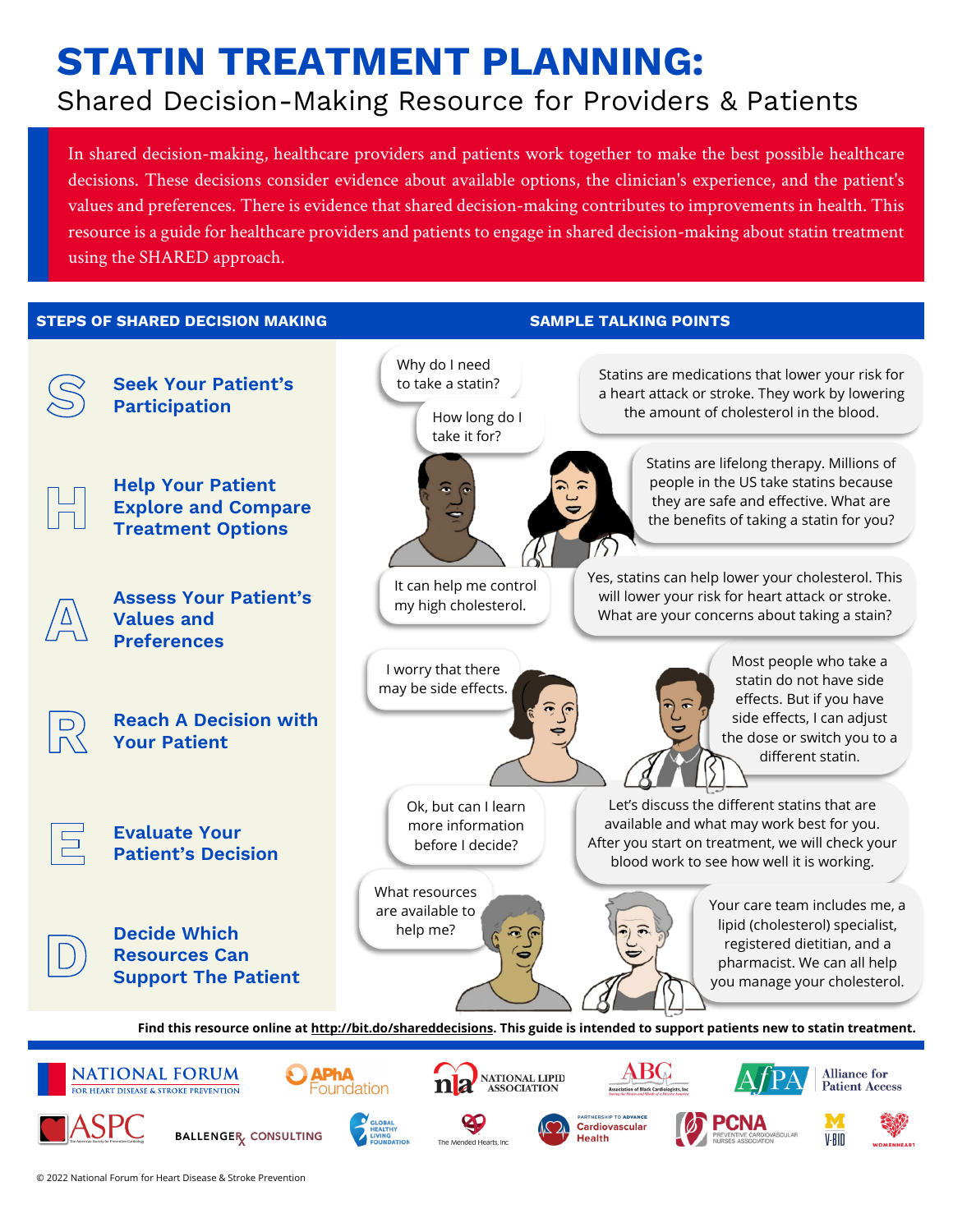## **FOR PROVIDERS Statin Shared Decision-Making Guide**



## **Step 1: Seek Your Patient's Participation**

Many patients are unaware that they can and should participate in their health care decision-making. Communicate that a choice exists and invite your patient to participate in the process.

#### **Summarize the health problem:**

- "One in 3 people will have a heart attack or stroke in their lifetime. Heart attack or stroke is more likely when a person has high LDL cholesterol."
- "Bringing down your LDL cholesterol can lower the chance of a heart attack or stroke in the future."

**Invite your patient to be involved in decisions.** Invite your patient to ask questions and discuss options with you.

• "I'd like to discuss treatment for high cholesterol with you. Then, we can decide together what type may be best for you."

## **Step 2: Help Your Patient Explore and Compare Treatment Options**

Discussing options with your patient can help you build a trusting relationship.

#### **Assess what your patient already knows about his or her options.**

• "What have you heard about high LDL cholesterol?"

**Explain each option clearly, using plain language.** Avoid using technical or medical jargon. Point out when there are clear differences between specific options.

- "Adopting a heart-healthy diet and getting regular physical activity are very important steps you can take to prevent or control cholesterol problems and heart disease."
- "Many people with high LDL cholesterol also need to take medicine to lower their cholesterol levels at some point. Statins are medications that lower LDL cholesterol. Taking a statin is one of the most effective ways to lower the risk of a heart attack or stroke."
- "Statins are among the most well-studied and widely prescribed medications. The benefits of taking statins outweigh the risks for most people."

Additional talking points are provided in the accompanying patient handout, **["Help Control Your](#page-4-0)  Cholesterol Levels with Statins" [\(pages 5 and 6 of this document\)](#page-4-0)**.

**Discuss the benefits and harms of each option.** Clearly communicate the risks and benefits of each statin. Some resources include:

- Foundation of the National Lipid Association About Statin Medication webpage: <https://www.learnyourlipids.com/lipid-lowering-medications/about-statin-medication/>
- American College of Cardiology CardioSmart website: [https://www.cardiosmart.org/topics/high](https://www.cardiosmart.org/topics/high-cholesterol/treatment/statins-what-you-need-to-know)[cholesterol/treatment/statins-what-you-need-to-know](https://www.cardiosmart.org/topics/high-cholesterol/treatment/statins-what-you-need-to-know)
- Mayo Clinic Statin Choice Decision Aid:<https://statindecisionaid.mayoclinic.org/statin/index>

The Value & Access Collaboration facilitated by the National Forum for Heart Disease & Stroke Prevention developed this resource. It was made possible by support from Amgen (Founding Sponsor), BMS-Pfizer Alliance, Novartis, and Regeneron.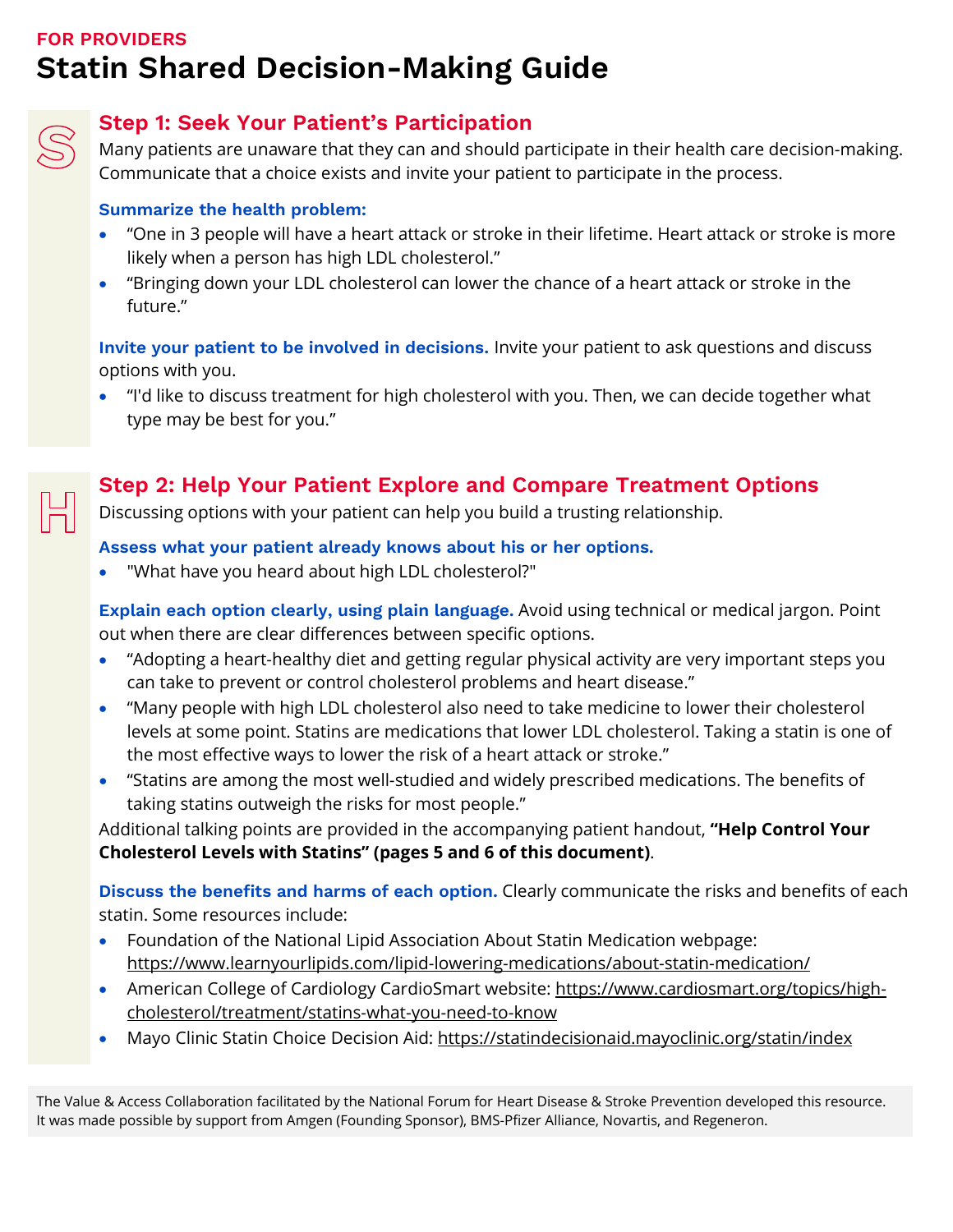## **FOR PROVIDERS Statin Shared Decision-Making Guide**



 $\mathbb{R}$ 

 $\mathbb{E}$ 

## **Step 3: Assess Your Patient's Values and Preferences**

**Encourage your patient to talk about what is important to him or her regarding the options.** Use open-ended questions and listen actively to your patient. Acknowledge the values and preferences that matter to your patient.

- "Which of the options fits best with the treatment goals we've discussed?"
- "What are the benefits of taking a statin for you?" "What are the disadvantages of taking a statin?" "Do the benefits outweigh the disadvantages of taking a statin?"
- For patients already on treatment and experiencing symptoms, you can ask, "How important is it to relieve the symptoms you are experiencing?"

Patients can use the University of Michigan Health statin decision-making tool to assess their values and preferences related to taking statins: [https://www.uofmhealth.org/health-library/aa44406.](https://www.uofmhealth.org/health-library/aa44406)

## **Step 4: Reach a Decision With Your Patient**

**Ask if he or she is ready to make a decision or if they have any additional questions.** Follow up with your patient if they request more time to consider the options.

- "Now that we discussed your treatment options, which treatment do you think is right for you?"
- For patients already on treatment and with symptoms attributed to statin treatment, you can ask, "I recommend that you maintain statin treatment in some form. What is your preference?"
- "Statins should be taken every day in order to lower your risk for a heart attack or stroke. Make taking a statin part of your daily routine, like brushing your teeth."

The decisions can be documented in the **["Statin Treatment Planning Worksheet"](#page-3-0) (page 4)**.

## **Step 5: Evaluate Your Patient's Decision**

**Make plans to review the decision in the future.** Remind your patient that decisions may be reviewed and some can be changed if they are not working well for your patient.

- "After starting a statin, we will check your blood work again, including your cholesterol levels, to find out how well the statin is working."
- "Side effects are uncommon, but if you do have any, we can try a new statin or change the dose (amount) you are taking."

## **Decide Which Local Resources Will Effectively Support the Patient**

**Share resources to support patients**, including their cardiovascular care team (e.g. lipid (cholesterol) specialist, pharmacist, registered dietitian). Give contact information for each resource.

#### **References**

- [The SHARE Approach.](https://www.ahrq.gov/health-literacy/professional-training/shared-decision/tool/resource-2.html) Content last reviewed October 2020. Agency for Healthcare Research and Quality, Rockville, MD.
- Jacobson TA, Cheeley MK, Jones PH, et al. The STatin Adverse Treatment Experience Survey: Experience of patients reporting side [effects of statin therapy.](https://pubmed.ncbi.nlm.nih.gov/31113745/) J Clin Lipidol. 2019 May-Jun;13(3):415-424.
- Grundy SM, Stone NJ, Bailey AL, et al[. 2018 AHA/ACC/AACVPR/AAPA/ABC/ACPM/ADA/AGS/APhA/ASPC/NLA/PCNA Guideline on the](https://www.ahajournals.org/doi/10.1161/CIR.0000000000000625)  [Management of Blood Cholesterol: A Report of the American College of Cardiology/American Heart Association Task Force on](https://www.ahajournals.org/doi/10.1161/CIR.0000000000000625)  [Clinical Practice Guidelines.](https://www.ahajournals.org/doi/10.1161/CIR.0000000000000625) *Circulation*. 2019 Jun 18;139(25):e1082-e1143.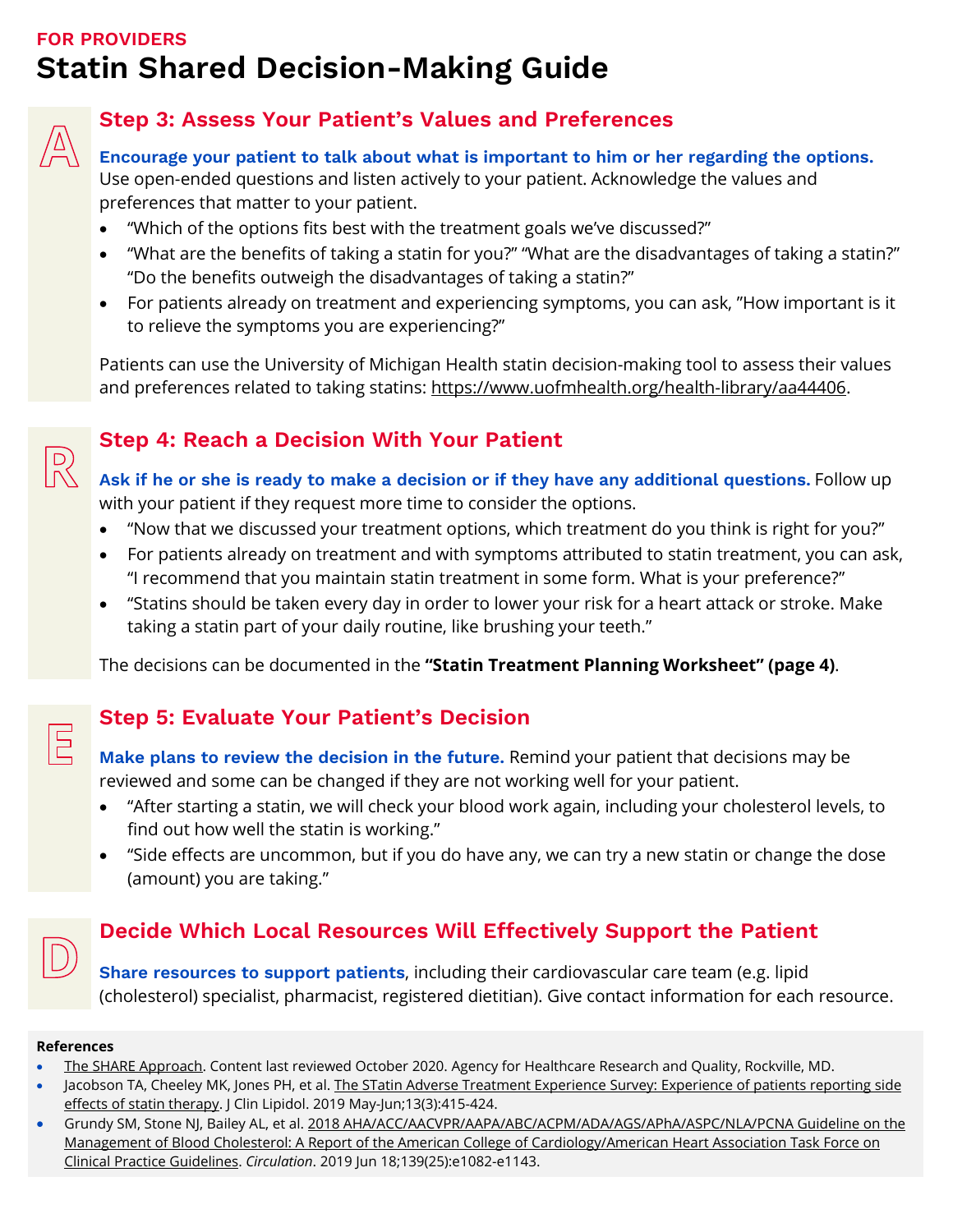#### <span id="page-3-0"></span>**FOR PROVIDERS & PATIENTS**

# **Statin Treatment Planning Worksheet**

| Visit date: and the state of the state of the state of the state of the state of the state of the state of the |                                                                    | What treatment goals are<br>achievable for you? |  |
|----------------------------------------------------------------------------------------------------------------|--------------------------------------------------------------------|-------------------------------------------------|--|
| <b>Reason for treatment/Treatment goals</b>                                                                    |                                                                    |                                                 |  |
| $\Box$ Lower risk of heart attack and stroke<br>$\Box$ Heart disease risk                                      | $\Box$ Family history of heart disease<br>$\Box$ Lower cholesterol |                                                 |  |
| <b>Heart-healthy diet goals</b>                                                                                | <b>Exercise goals</b>                                              |                                                 |  |
|                                                                                                                |                                                                    |                                                 |  |
| <b>Medication regimen</b>                                                                                      |                                                                    |                                                 |  |
| Name:                                                                                                          | Dose<br>(amount):                                                  | Frequency:                                      |  |
| Name:                                                                                                          | Dose                                                               | Frequency:                                      |  |
|                                                                                                                | (amount):                                                          |                                                 |  |
| Name:                                                                                                          | Dose                                                               | Frequency:                                      |  |
|                                                                                                                | (amount):                                                          |                                                 |  |
| <b>Treatment adherence concerns:</b>                                                                           | <b>Treatment adherence strategies:</b>                             |                                                 |  |
|                                                                                                                |                                                                    |                                                 |  |

#### **Lab Results**

|             | <b>Lab Results</b>          |       |           |       |    |                                     |
|-------------|-----------------------------|-------|-----------|-------|----|-------------------------------------|
| <b>Date</b> | <b>Total</b><br>cholesterol | HDL-C | Non-HDL-C | LDL-C | TG | <b>Medication</b><br><b>Changes</b> |
|             | Desirable values            |       |           |       |    |                                     |
|             |                             |       |           |       |    |                                     |
|             |                             |       |           |       |    |                                     |
|             |                             |       |           |       |    |                                     |
|             |                             |       |           |       |    |                                     |
|             |                             |       |           |       |    |                                     |

HDL-C= high-density lipoprotein cholesterol; Non-HDL-C = non-high-density lipoprotein cholesterol; LDL-C= low-density lipoprotein cholesterol; TG = triglyceride

### **My Cardiovascular Care Team**

| <b>Provider</b>        | <b>Contact Info</b> | <b>Provider</b>       | <b>Contact Info</b> |
|------------------------|---------------------|-----------------------|---------------------|
| Primary care provider  |                     | Registered dietitian  |                     |
| Cholesterol specialist |                     | Pharmacist            |                     |
| Other specialist       |                     | Health insurance plan |                     |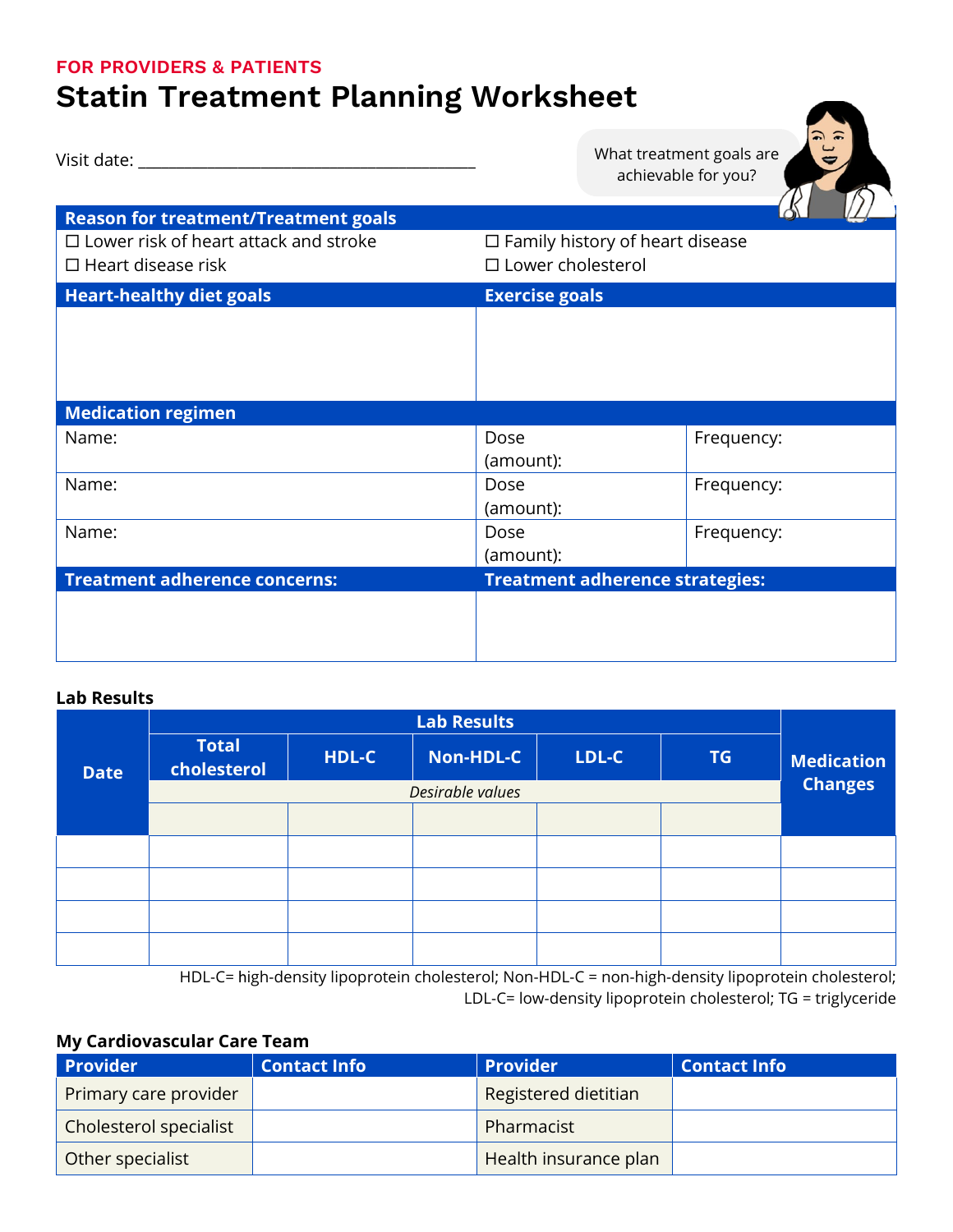### **FOR PATIENTS**

# <span id="page-4-0"></span>**Help Control Your Cholesterol Levels with Statins**

**How is high cholesterol harmful to health?**

Having high cholesterol in your body can be harmful to health and lead to heart attack and stroke.



There are several types of cholesterol, including LDL (low-density lipoprotein) cholesterol. The body needs some cholesterol to work properly. But having high LDL cholesterol can lead to health problems.

High LDL cholesterol can build up in your arteries that supply blood to your heart (think of a clogged pipe). This is known as atherosclerosis. Atherosclerosis can lead to heart attack and stroke.

People can lower their LDL cholesterol levels by eating a heart-healthy diet and doing more physical activity. Some people may also need medicine (statins) to lower their cholesterol levels.



**What medicines lower cholesterol levels?**

Statins are medicines that lower the level of LDL cholesterol in the blood.



There are several types of statins that your doctor can prescribe.

**Lower-intensity statin therapy:** Atorvastatin (Lipitor®), lower dose Fluvastatin (Lescol®) Lovastatin (Mevacor®, Altoprev™) Pitavastatin (Livalo, Zypitamag) Pravastatin (Pravachol®) Rosuvastatin (Crestor®), lower dose Simvastatin (Zocor®)

## **Higher-intensity statin therapy:**

Atorvastatin (Lipitor®), higher dose Rosuvastatin (Crestor®), higher dose